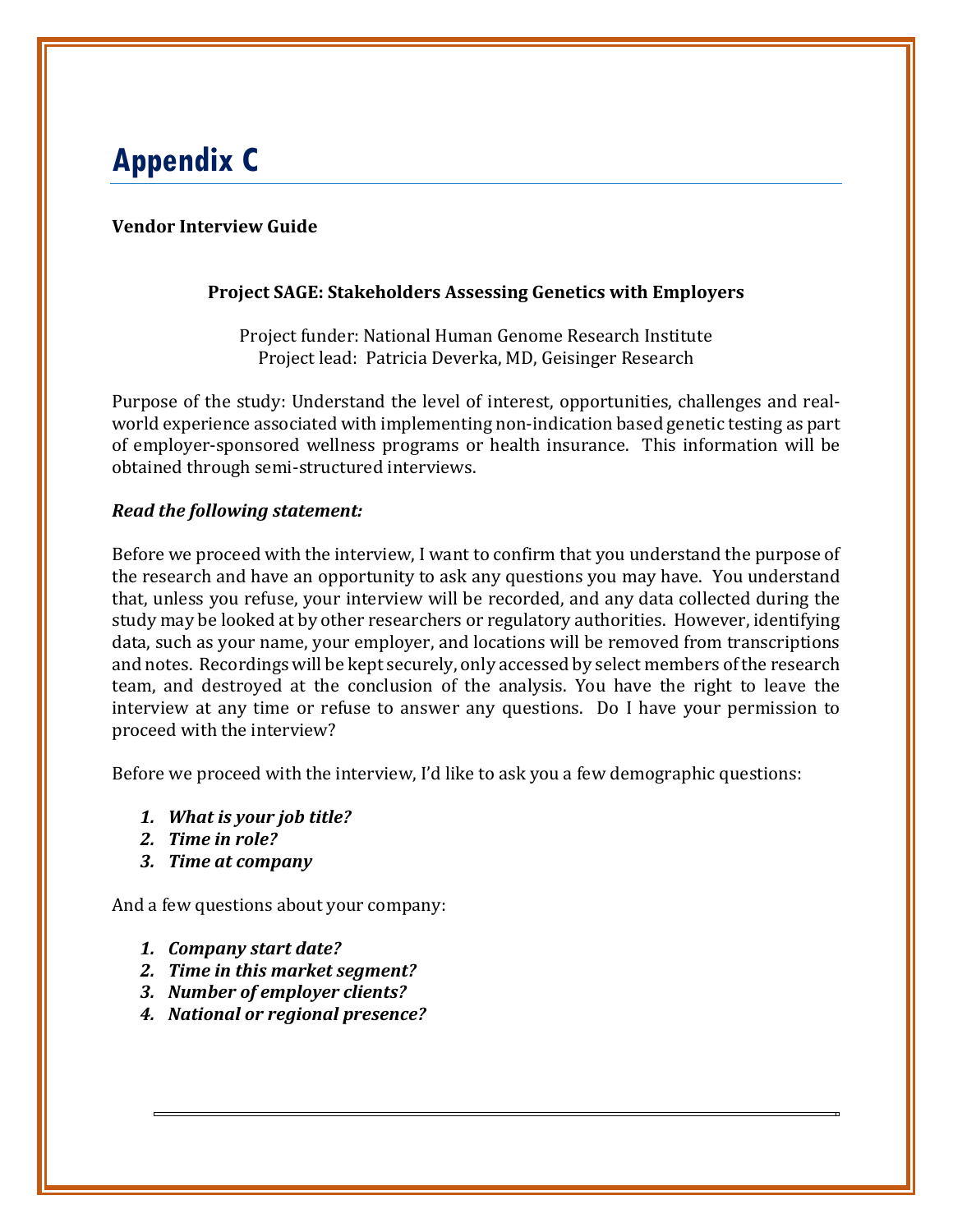### *Interview questions:*

#### Definition of employee genetic testing:

*Voluntary genetic testing in employees with or without a personal or family history of genetic disease. The purpose of testing is to identify inherited risks that are evidencebased and medically actionable. The goals of testing may include employee engagement in their health, greater understanding of how genetics can affect health, enhanced well-being, early identification of health risks, safer and more effective medication use, and potential cost savings from improved preventive care.*

- *Clarify that medically actionable variants includes disease risk and PGx*
- *Health-related physical and behavioral traits/conditions include nutrition, fitness, sleep, stress*

Please provide your feedback regarding the definition of non-indication based genetic testing for employees. Anything that you would change or add? Why?

- *1. What are the types of genetic tests that you offer to employers?*
- *2. What are the factors that led you to choose these types of tests?*
- *3. Can you provide access to examples of a typical client report (if available)?*
- *4. What types of wrap-around services do you provide in addition to testing?*

### **Now I'd like to ask you a few questions about who purchases your services and why.**

- *1. Why do self-insured employers purchase or otherwise make available genetic testing services for their employees?* 
	- *Probe: How does non-indication based genetic testing support health and wellness goals of employers? Of employees?*
- *2. Are there certain types of employers that tend to offer these services to their employees?*
	- *Industry*
	- *Geography*
	- *Self-insured*

### *3. Do any of these factors influence the purchasing decision?*

- *Internal factors - Employee demand, fit with organizational goals re employee health and wellness, Employer understanding of federal and state-by-state legal requirements related to genetics and wellness programs, corporate decision-making structure*
- *External factors – market competition for employees, need to retain top talent, state of genetic evidence supporting non-indication based genetic testing, laws governing privacy, laws governing uses of genetic data by state*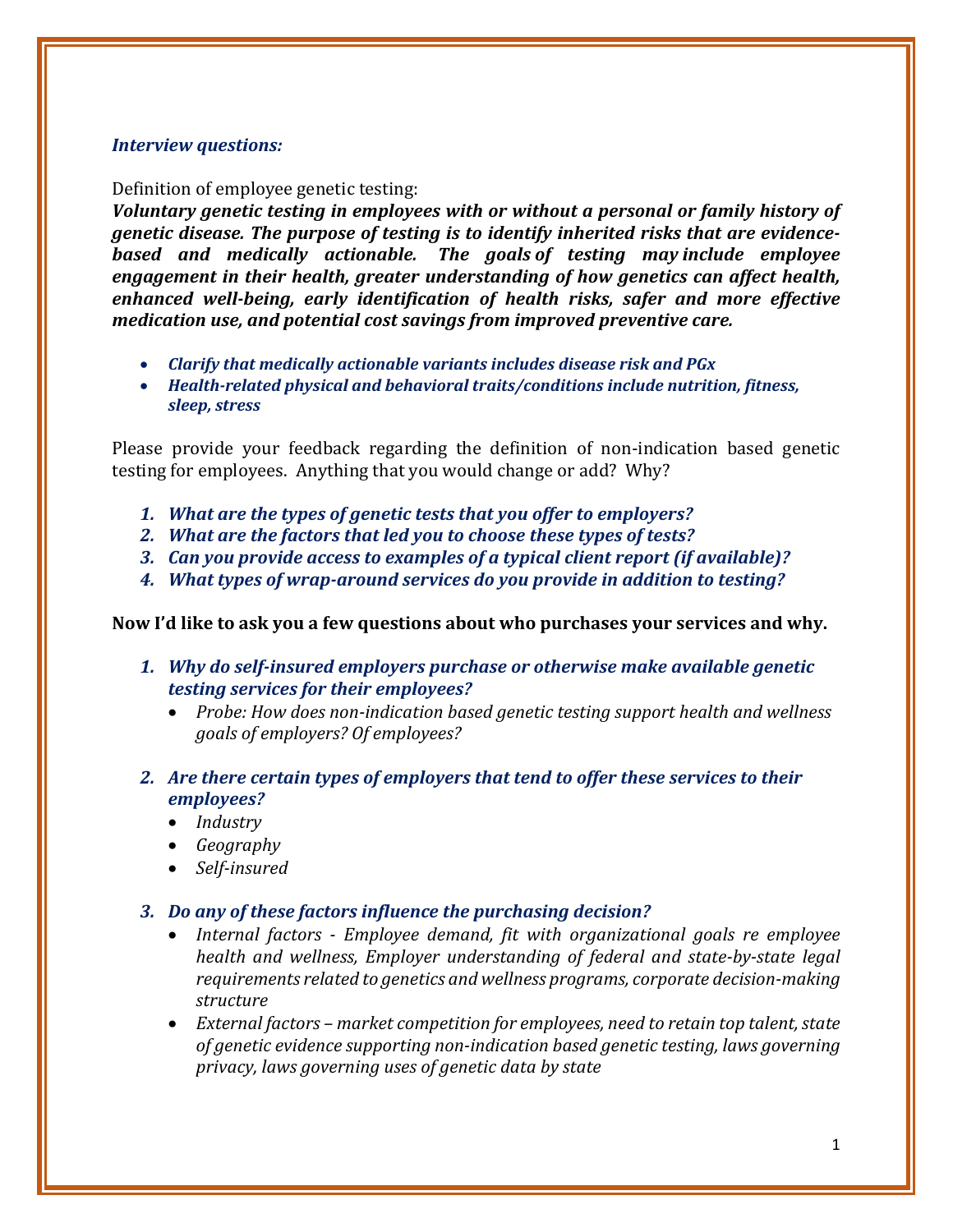- *4. Are there advantages or disadvantages associated with offering these services as part of wellness programs?*
- *5. What is the process for employers to 'purchase' or otherwise make available nonindication based genetic testing services for their employees?*
	- *Who are the key employer decision-makers involved in this process?*
	- *What are their role and title in their organization?*
	- *How do federal and state laws governing genetic testing and wellness programs influence employer decision-making if at all?*

**Now I'd like to ask you a few questions about how you demonstrate the value of your services to clients:**

- *1. What types of reporting or outcomes do employers tend to ask for to assess the value of offering these services to their employees?*
- *2. Has your company evaluated the impact of these service? What do you typically measure in terms of impact?*
	- *For example, the impact on employee health, quality of life, productivity, absenteeism, or health care costs for any of your clients?*
	- *If yes, can you describe your key findings now?*
		- o *Can you provide access to any written reports?*
	- *If no, do you have any anecdotal evidence of general findings?*

*3. If feasibility or resources were not an issue, what types of outcomes or reporting or evidence would you like to provide to your clients to support the value proposition of these types of services?*

- *4. What has been the range of uptake of genetic testing by employees?*
	- *By uptake, I am referring to a range of potential interactions, e.g., employees may express interest in genetic testing but not follow through with testing; scheduling a test, engaging in pre-and/or post-test counseling; seeking reimbursement for a test*
- *5. What have been the lessons learned by your company regarding implementation?*
	- *What barriers get in the way of employees taking advantage of these services?*
	- *What enablers support employees taking advantage of these services?*
- *6. Would you be able to provide the names of employer clients that may be willing to be interviewed?*

### **Thank you for participating in this interview. I'd like to collect some information to ensure that we can send your honorarium promptly:**

Name, address for mailing check.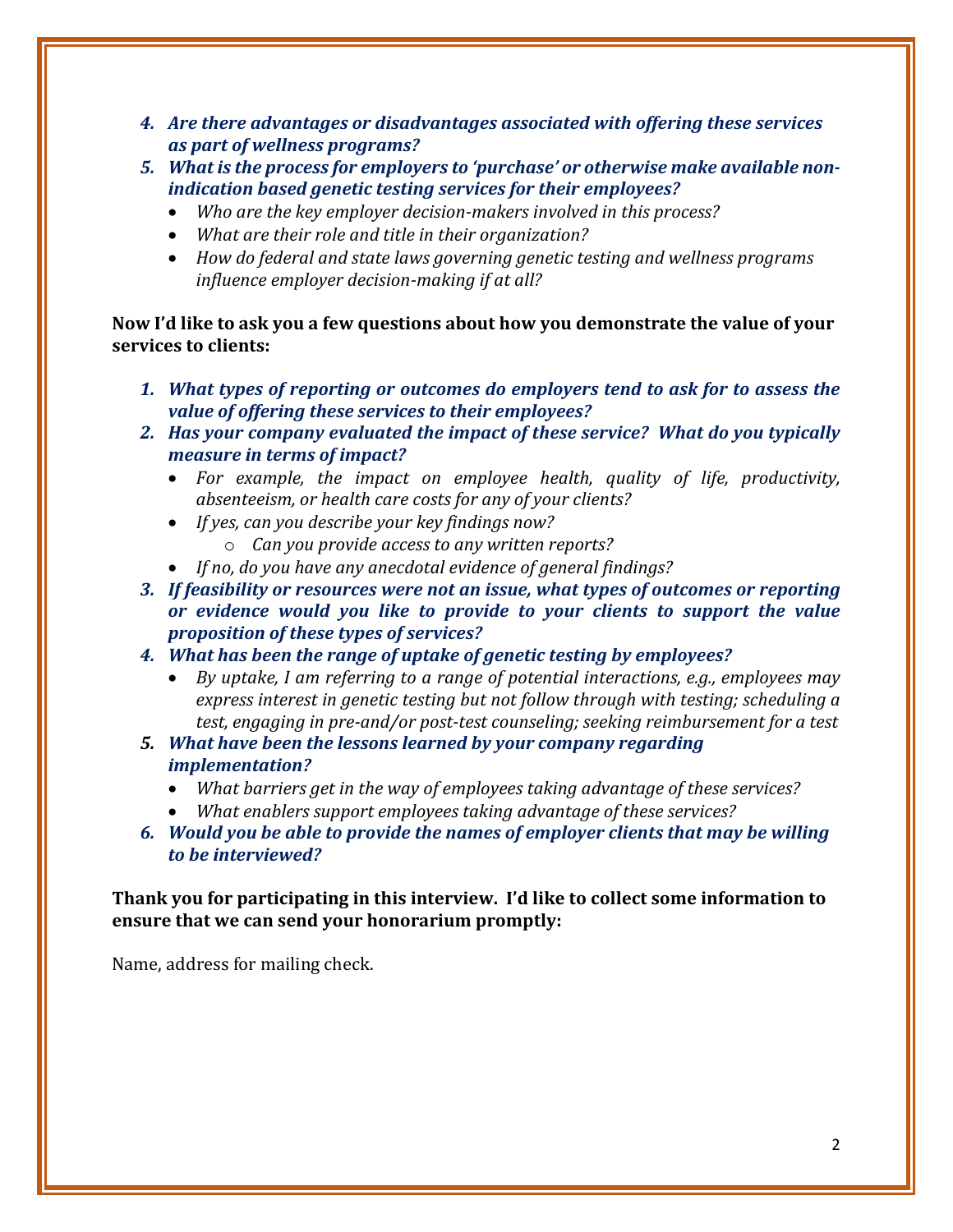# **CMO Interview Guide**

# **Project SAGE: Stakeholders Assessing Genetics with Employers**

### **Project Funder: National Human Genome Research Institute**

*Purpose of the study:* Understand the level of interest, opportunities, challenges and realworld experience associated with implementing non-indication based genetic testing as part of employer-sponsored wellness programs or health insurance. This information will be obtained through telephone-based semi-structured interviews with experts such as you. We are asking you to represent your organization's experience in response to the interview questions. In circumstances where your organization has limited or no experience, we ask you to represent your own professional experience.

*Employee Genetic Testing: Voluntary, health-related genetic testing in employees with or without a personal or family history of genetic disease. The purpose of testing is to identify inherited risks that are evidence-based and medically actionable. The hypothesized goals of testing may include employee engagement in their health, greater understanding of how genetics can affect health, enhanced well-being, early identification of health risks, safer and more effective medication use, and potential cost savings from improved preventive care.*

Before we proceed with the interview, I want to confirm that you understand the purpose of the research and have an opportunity to ask any questions you may have. You understand that, unless you refuse, your interview will be recorded and any data collected during the study may be looked at by other researchers or regulatory authorities. However, identifying data, such as your name, your employer, and locations will be removed from transcriptions<br>and notes. Recordings will be kept securely, only accessed by select members of the Recordings will be kept securely, only accessed by select members of the research team, and destroyed at the conclusion of the analysis no later than the end of August, 2020. You have the right to leave the interview at any time or refuse to answer any questions. Do I have your permission to proceed with the interview?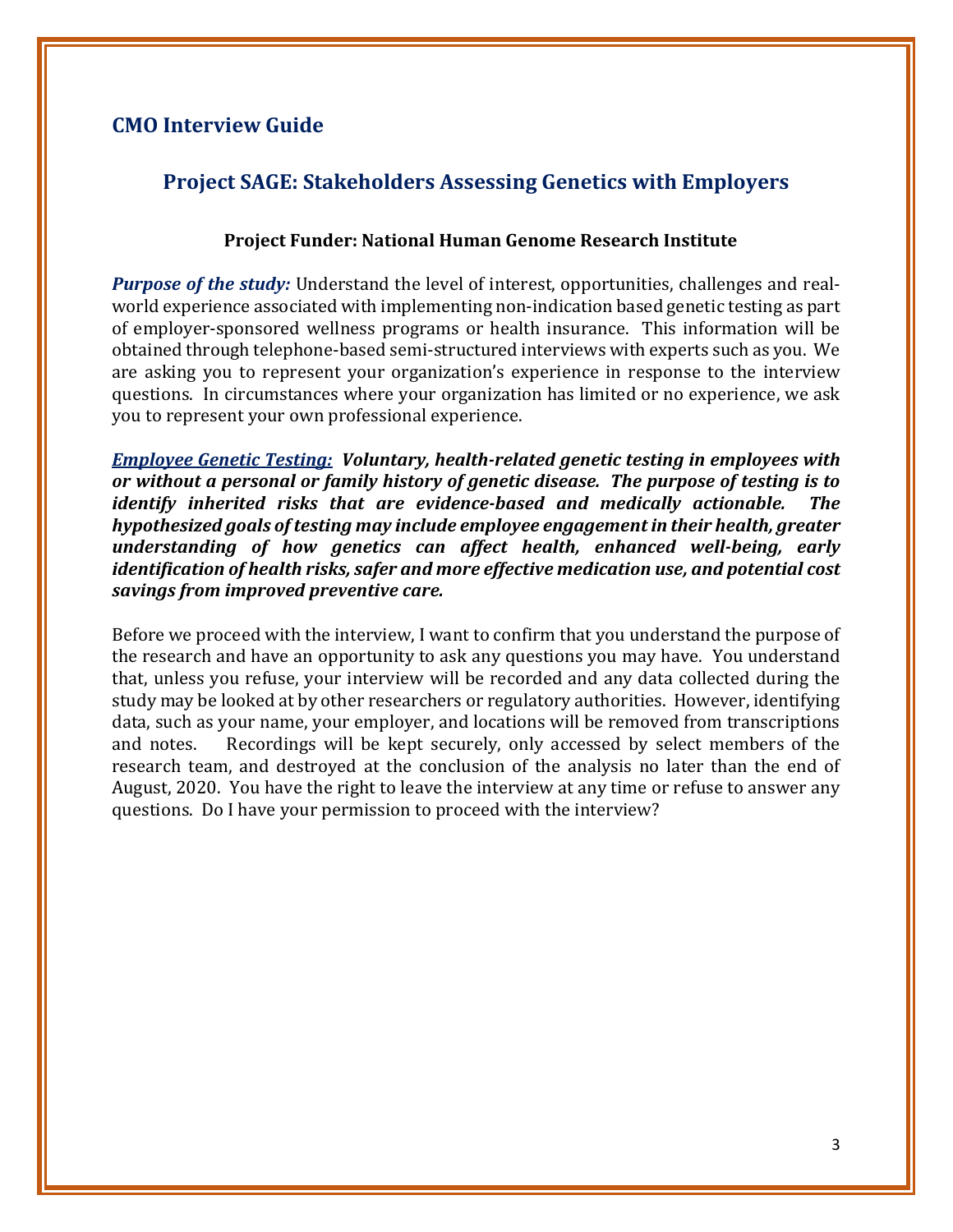**Job Title: Job Role: Years at Company: Years in Role:**

#### *Interview questions:*

- *1. What is your general experience or familiarity with non-indication based genetic testing for employees at self-insured employers?*
- *2. What is your understanding of the evidence supporting a relationship between genetic testing and employee health?*
- *3. How does non-indication based genetic testing support the health and wellness goals of employers? Of employees?*
- *4. What are the potential benefits of offering non-indication based genetic testing as part of company-sponsored wellness programs?*
- *5. What are the potential challenges of offering genetic testing as part of companysponsored wellness programs?*

### **Probes for potential benefits/challenges:**

- *Type of employer (industry segment)*
- *Type of employee (age, educational background and role in company)*
- *How program is paid for (part of wellness program, part of health insurance benefit, out-of-pocket costs)*
- *How communication about offering genetic testing is conducted*
- *Internal factors - Employee demand, fit with organizational goals re employee health and wellness, CMO understanding of federal and state-by-state legal requirements related to genetics, corporate decision-making structure*
- *External factors – market competition for employees, need to retain top talent, state of genetic evidence supporting non-indication based genetic testing, laws governing privacy, laws governing uses of genetic data by state*
- *6. What types of outcome measures would be useful to you to inform your assessment of the value of non-indication based genetic testing in wellness programs?*

#### *For CMOs at companies that currently offer non-indication based genetic testing:*

- *1. If your organization currently offers population genetic testing for your employees, what are the categories of tests that are included?*
- *2. What were the factors that led your organization to choose these categories?*
- *3. Why do self-insured employers purchase or otherwise make available genetic testing services for their employees?*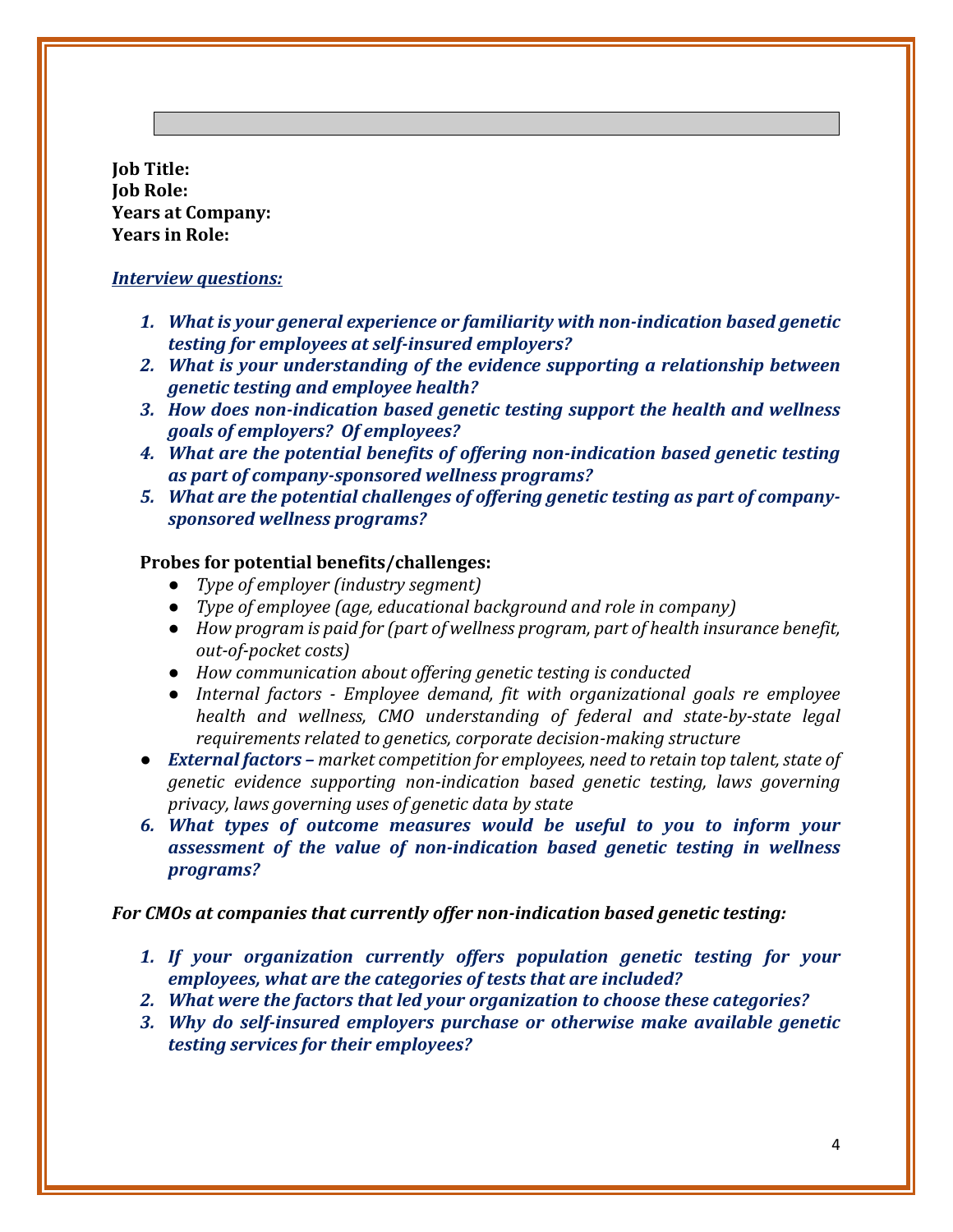- *4. Describe the decision-making process that led to your organization making genetic testing services available to employees?*
	- *Who were the decision-makers involved in this process?*
- *5. What is your current assessment of the net balance of benefits and challenges affecting implementation of genetic testing for employees?*
	- *What are the key factors from your perspective that would affect this balance?*
	- *What have been the lessons learned regarding implementation?*
- *6. What has been the uptake of genetic testing by employees?*
- *7. Are there certain types of employees that seem to be more or less interested in this type of offering?*
- *8. Are you aware of any data regarding the impact of these services on employee health, quality of life, productivity, absenteeism, or health care costs?* 
	- *If yes, can you share these findings now?*
	- *Can you provide access to any written reports?*
	- *If no, do you have any anecdotal evidence of general findings?*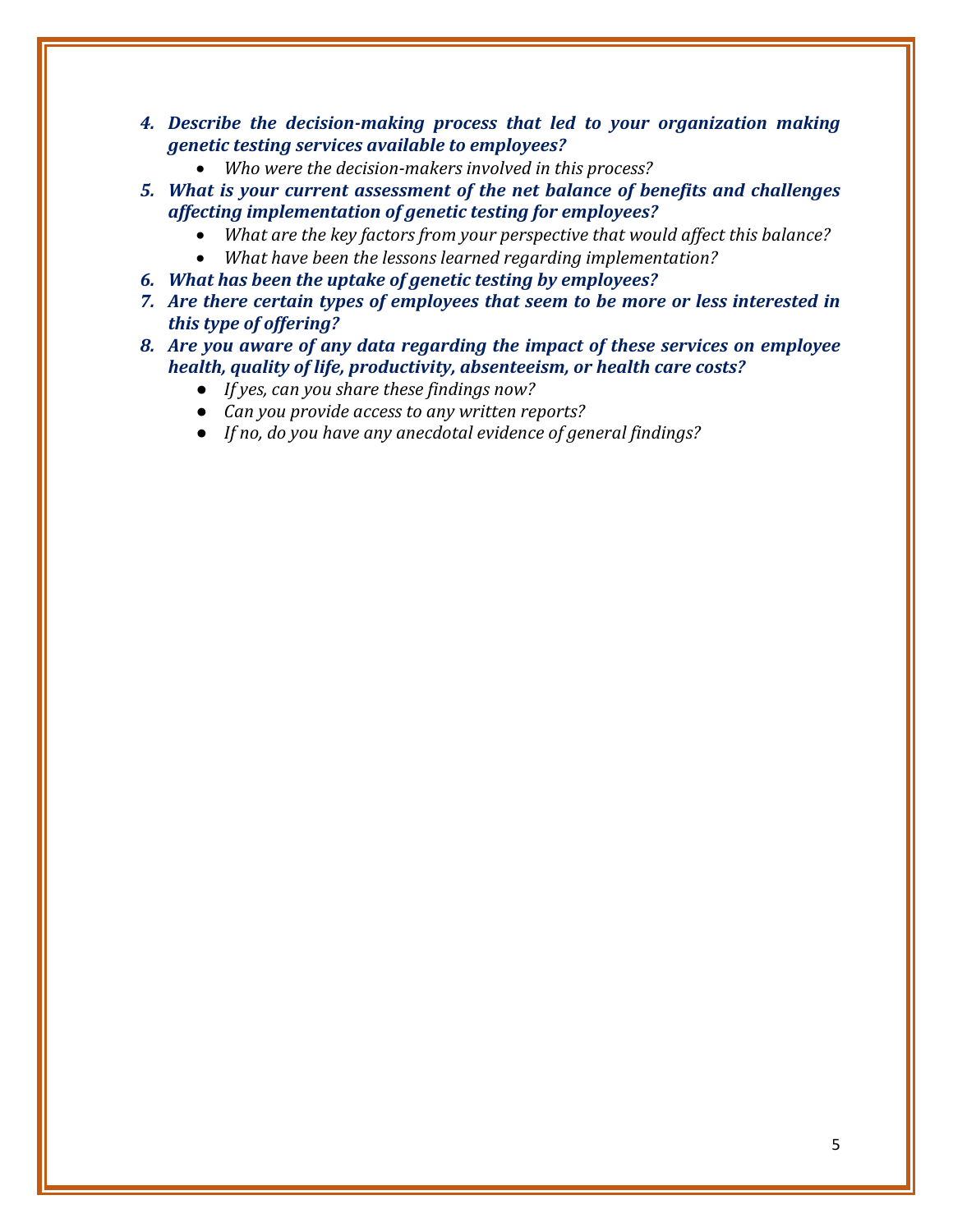# **Researcher Interview Guide**

# **Project SAGE: Stakeholders Assessing Genetics with Employers**

### **Project funder: National Human Genome Research Institute**

Purpose of the study: Understand the level of interest, opportunities, challenges and realworld experience associated with implementing and evaluating non-indication based genetic testing as part of employer-sponsored wellness programs. This information will be obtained through telephone-based semi-structured interviews with experts such as you. Given the importance of evaluating the health and economic impact of non-indication based genetic testing for employees, we are interviewing researchers with experience evaluating employee health and wellness programs. We are asking you to represent your experience as a researcher in response to the interview questions.

. Definition of non-indication based genetic testing for employees: *Voluntary, health-related genetic testing in employees with or without a personal or family history of genetic disease. The purpose of testing is to identify inherited risks that are evidence-based and medically actionable. The hypothesized goals of testing may include employee engagement in their health, greater understanding of how genetics can affect health, enhanced well-being, early identification of health risks, safer and more effective medication use, and potential cost savings from improved preventive care.*

Before we proceed with the interview, I want to confirm that you understand the purpose of the research and have an opportunity to ask any questions you may have. You understand that, unless you refuse, your interview will be recorded, and any data collected during the study may be looked at by other researchers or regulatory authorities. However, identifying data, such as your name, your employer, and locations will be removed from transcriptions and notes. Recordings will be kept securely, only accessed by select members of the research team, and destroyed at the conclusion of the analysis no later than the end of August, 2020. You have the right to leave the interview at any time or refuse to answer any questions. Do I have your permission to proceed with the interview?

# **Interview questions:**

# *1. Please provide your feedback regarding the definition of non-indication based genetic testing for employees. Anything that you would change or add? Why?*

- *To let you know, as we have already discussed the 'non-indication based genetic testing' definition together, I will be referring to 'employee genetic testing' as 'genetic testing services' throughout the rest of our discussion.*
- *2. How might genetic testing services support health and wellness goals of employers? Of employees?*